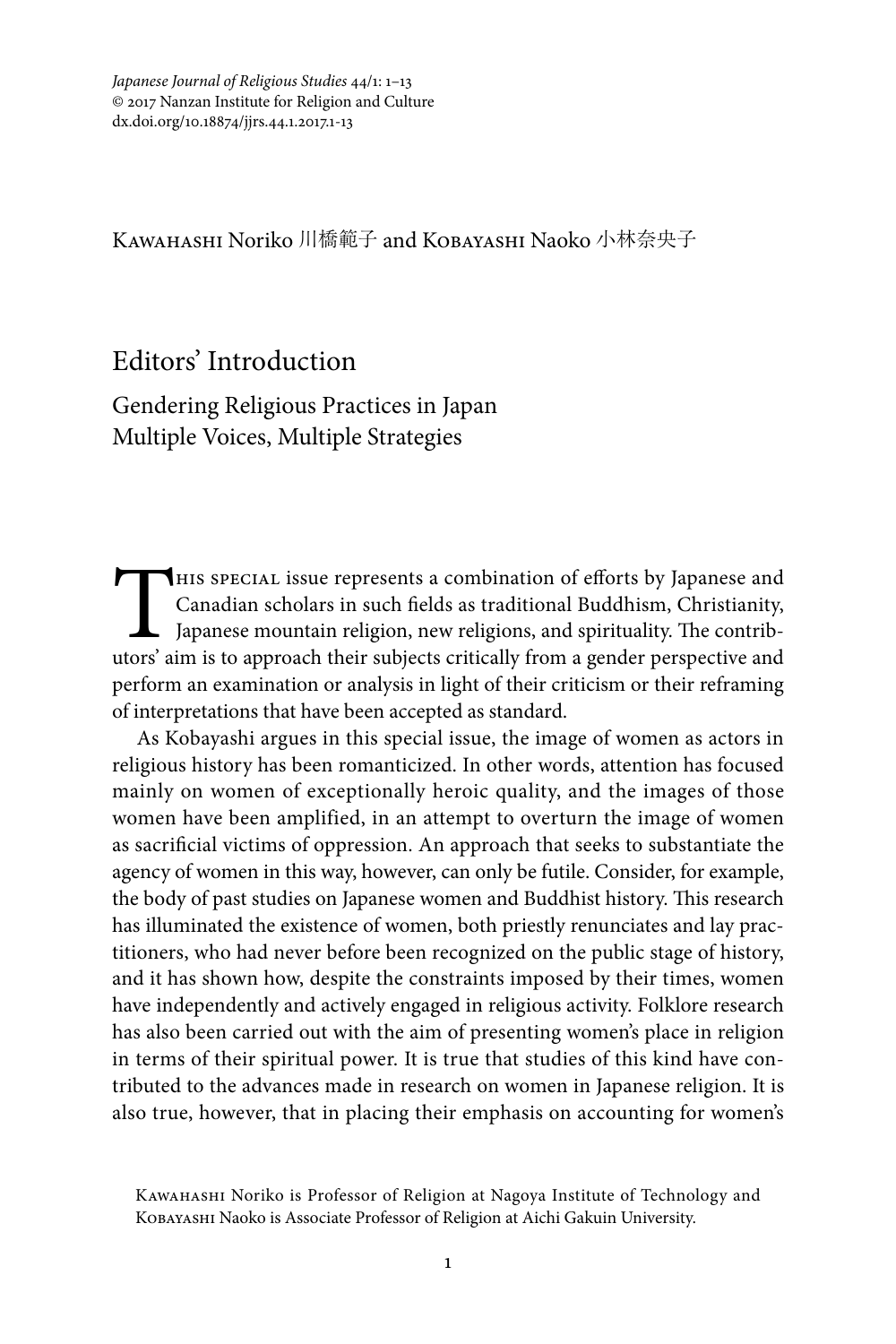energy and spiritual power, these studies have excessively romanticized women's roles in religion in Japan, and they have mainly failed to place women in relation to the woman-excluding ways of thinking and patriarchal mechanisms that (must have) existed in the background (Kawahashi 2005). It is also troubling that research on Japanese women and religion from this perspective is still considered valid in the study of history, folklore, and religion. Moreover, there is a significant tendency to credulously situate any and all research that takes women as the main topic, as well as all research conducted by scholars who are women, as gender research. As King (2005) declares, however, the word "gender" is not synonymous with "woman." Nevertheless, the present situation is that the woman's perspective and the gender perspective are commonly equated uncritically one with the other.

At the real-world locus of their activity in religion, women face a range of conflicts and difficulties that arise from gender discrimination and androcentrism. However, these problems are treated as the women's personal problems, thereby rendering them invisible. This special issue pursues a reexamination by directly addressing the idealized image of women in religion from critical perspectives in terms of the interpretation of Japanese women and religion, a topic that has been widely studied since the 1980s. We hope to shed new light where previous research has not adequately grasped the complexity of diverse problems involved in women's practice of religion in Japan. Our purpose in this is not to concentrate solely on activities seeking a radical gender equality, but to conduct multi-perspective explorations of the possibilities for reform and transformation that emerge out of women's everyday challenges and negotiations.<sup>1</sup>

#### *Theoretical Background*

Religion is ambiguously significant for women in that it represents both liberation and bondage. On the one hand, religion excludes women, and on the other it is understood to be trying to include women. Women are regarded as though they are symbolic reservoirs of the unique spiritual essence of their ethnic groups and nationalities, and debates on the rights and wrongs of such practices as the veil and suttee have therefore grown complicated. As Narayan (1997) points out, however, there are instances of Western feminists who avoid

1. An item on sources on gender and religion in Japan can be found in volume III of Lucia Dolce's anthology (2012), but it is somewhat thin in terms of quantity. The introduction to the recent special issue of the *Journal of Religion in Japan* on "Gender Issues in Modern and Contemporary Religions in Japan" (*JRJ*, volume 4, issue 2-3) by SCHRIMPF and SONNTAG (2015) is useful for its systematic presentation of the basic literature in this area. The *JRJ* special issue is built on the foundation of a 2015 panel at the IАНR in which both Kawahashi and Kobayashi took part. For more on religion and gender in Okinawa, see KAWAHASHI (2017).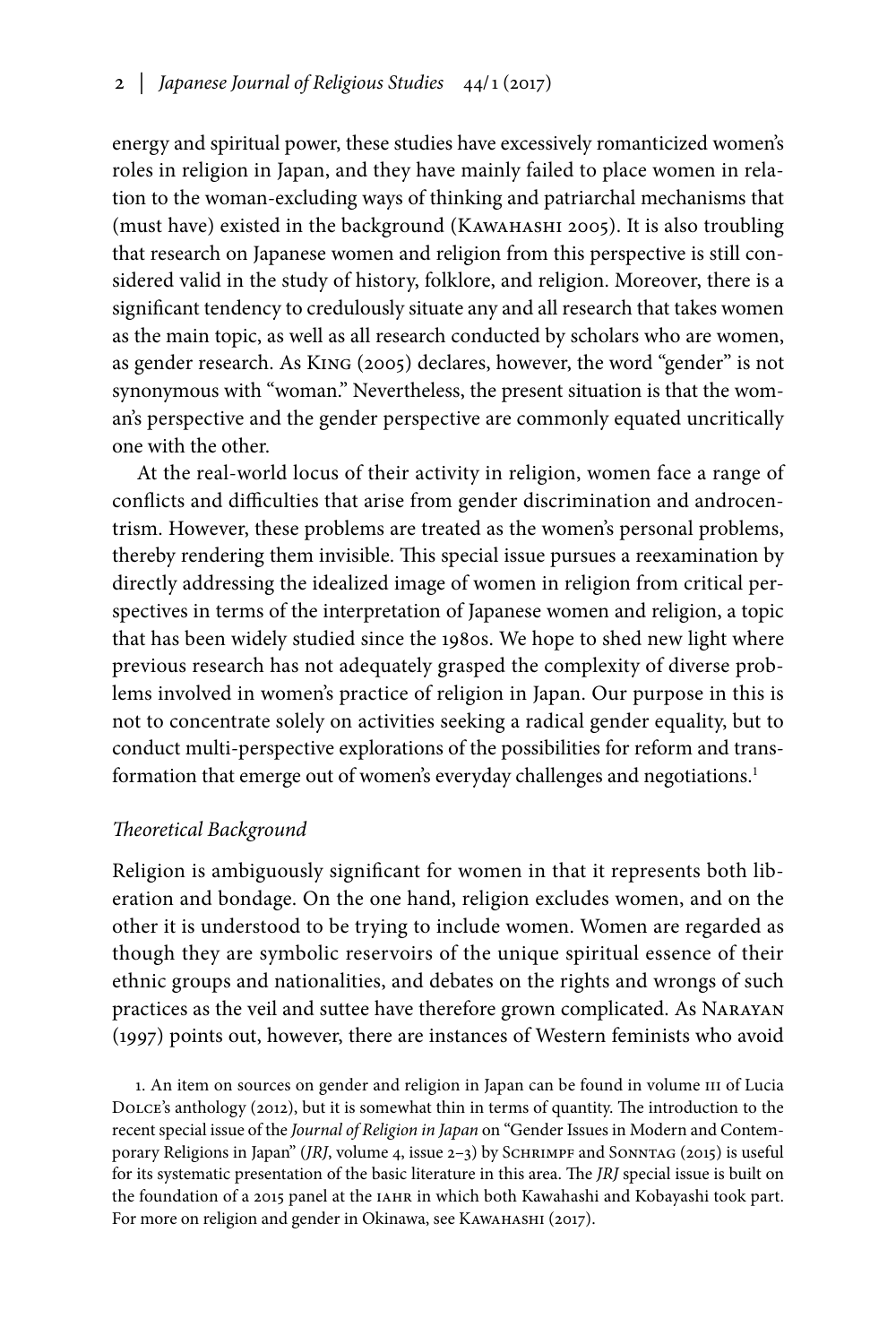any negative view or moral criticism of non-Western women and cultures for fear of being accused of racism or colonialism, and who take a stance of cultural relativism for that reason.

These issues have grown more difficult to untangle in recent years due to trends in the interpretation of Japanese religion and women by religion scholars in Europe and America. With regard to the self-perception of Buddhist nuns in present-day Japan, for example, women priests are subordinated to male priests in terms of their position and their role in the ritual context, but the recognition that women as religionists perform a function unique to women has gained a certain currency even among Western scholars of Japanese religion. The notion of gender roles performed on the basis of an internalization of patriarchy can also serve women as a strategy of self-affirmation to some extent. There is an understanding, therefore, that some advantage is actually to be gained for women by performing in their gender roles, but this understanding still requires sampling from more specific cases to substantiate it. We may wonder to what extent this strategy, with its limitations, has enabled women to raise objections that were not previously allowed them. We may also wonder to what extent or in what way the awareness by men of women's self-understanding and self-realization can influence men or make them conscious of change. This is a matter that needs further clarification.

Another issue is the attitude shown by some scholars of taking non-Western women under their wing, as though somehow acting as those women's patron, and there is a danger that such attitudes may in effect constitute complicity in maintaining patriarchal religious structures. It is also the case that when scholars from other countries present research that vindicates the patriarchal practices of some religious group in Japan, that research ends up as toxic fuel for that community's gender discriminatory system, keeping the system in operation. In other words, when their work states that a new religion is bringing salvation to women, who are in the very bottom strata, or when they declare that there is no gender discrimination in Buddhism, or when they disseminate other such conventional androcentric interpretations, there is a real possibility that these scholars are rendering invisible the oppression and exploitation that women are being subjected to by patriarchal religion, and that they are marginalizing women's resistance.<sup>2</sup>

Even as we eliminate the depiction of women as the pitiful victims of patriarchy who go to religion for succor, it is also necessary to deliberately perform

2. The text on Japanese women and religion from ancient times to the present written by Barbara Ambros in the form of a historical survey is one example. She concludes that throughout the history of religion, Japanese women have been "radiant suns rather than moons reflecting the brilliance of others" (Ambros 2015, 172). Although we wish to give credit where it is due for an attempt of this kind, the result still lacks critical focus on unequal gender relations (Kawahashi 2016c). Other reviews of the Ambros book include Murayama (2016) and Kim (2016).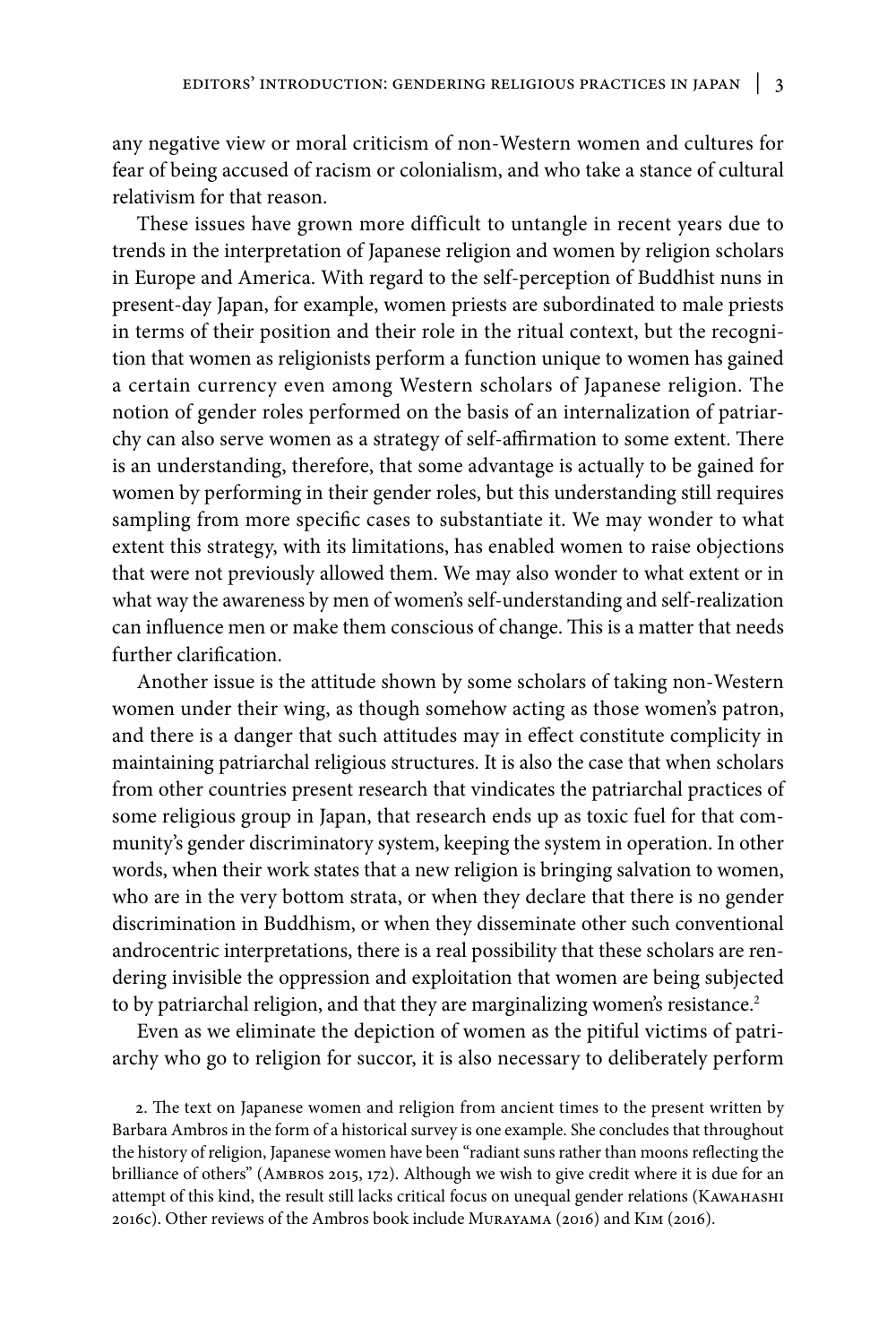a critical analysis of the various authorities and discriminatory hierarchies that oppress women, but without romanticizing women as actors against repression. That is, it is important to see how women are working on the environment around themselves in the effort to alter their own difficult circumstances, but without putting them in the role of powerless victims. The point is not to paint women's choices and behavior in overly glorious colors. Instead, we must take constant care to perceive how these women's efforts at resistance and struggle could also be pushing them into authority structures and relationships determined largely by power.

Morny Joy, the feminist scholar of religion from Canada who the guest editors respect greatly, has pointed out that religion has been drawn into a tendency to generate a backlash against women's rights in the name of tradition or culture. She has described the dangers of a stance that gives the superficial appearance of respect for the cultural differences and identity of an other (Joy 2008, 188–94). Joy has stated that research in religion today must correctly perceive and account for the complex interactions between religion and rights that are surfacing in different places in present-day society as women's human rights (Joy 2008; 2013). We agree. As Alison Boden has observed, too, women who practice religion and are at the same time respected for their worth as women are to be found in every religious culture. In other words, the issues of women's rights and religious commitment are not mutually contradictory. Those women are not seeking to renounce religion and repudiate it. They want to dismantle the oppression and unfairness that androcentrism has instilled in religion. These are two different things, and they must be rigorously distinguished from each other (BODEN 2007, xi).

Our particular aim in this special issue is to provide in-depth accounts of initiatives for reform or resistance as pursued by women in the real-world contexts of their own actions. These women too often tend to be made invisible in debates over ideologies and interpretations, such as those referred to above. The purpose, therefore, is to examine the circumstances of these women as religious actors, whether that examination is based on in-depth fieldwork or, as in the articles contained within this volume by Kawahashi and Miki, it is done from the first-person perspective of the women concerned.

Women in religion are placed on the periphery of religious communities. It is for this very reason that women are able to present such exacting perspectives on the fraudulence, unfairness, and foolishness found in the center, in the institution, and in the authority. This special issue will make this clear.

#### *Religion and Feminist Movements*

When looking at feminist movements in Japanese religious circles, they must of course be placed in the whole context of Japanese feminist movements and the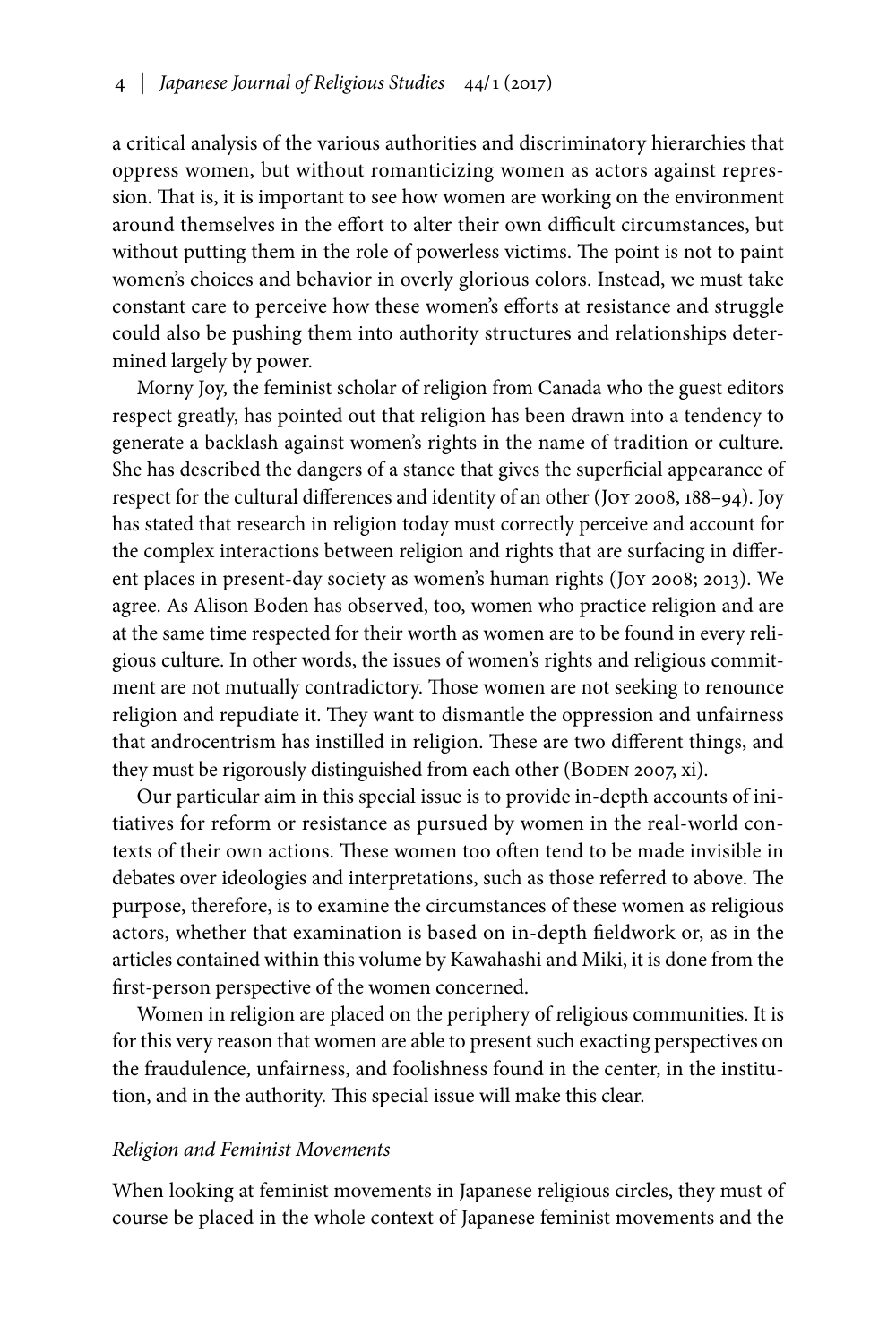course of gender equality in Japanese society. As suggested also in Rowe's article in this volume, this is because an examination of religion and gender in Japan that looks only to interpretations found in the religious community can provide only a partial explanation of what is there. Even though religious circles are trailing behind society at large in matters of changing gender awareness, there are movements in Japan today of women in religion who face up to gender discrimination as their own problem, who voice their protests, and who struggle for reform in the religious community. One pioneering effort in this regard was the "Feminism, Religion, and Peace Group" (フェミニズム・宗教・平和の会) led by the late Okuda Akiko 奥田暁子 and Okano Haruko 岡野治子 with the publication of the journal *Womanspirit* over a seventeen-year period starting in 1986.

This group was formed in Tokyo with participation largely by Christian women, but members who were interested in Buddhism and who met each other through the group eventually decided to start up their own network as well. From 1996 to 1997, women in the Tokai and Kanto regions who were the spouses of priests, women priests, or both, as well as Buddhist women who were not members of any specific religious community, joined in founding the nonsectarian Tokai Network for Women and Buddhism (女性と仏教東海ネットワーク) and the Kanto Network for Women and Buddhism (女性と仏教関東ネットワーク) in their respective areas. These networks are engaged in rereading conventionally androcentric Buddhist history and doctrine in light of the members' own experience as women and their aim is to present a reimagined vision of Buddhism. In this sense, their activities align in part with the cooperative efforts by Roman Catholic, Protestant, and Jewish women in the feminist theology movement to overcome traditional gender discrimination in Judaeo-Christian religions. The women gained awareness in themselves that the gender discrimination they experience directly as present in their everyday lives is not something separate from the institutions they deal with, but is structured as part of those institutions. This is the recognition, well-known in the history of feminist movements, that the personal is political. The women came to realize the importance of linking together and voicing their protests themselves in order to resolve this issue of discrimination.<sup>3</sup> Many network members who belong to the Shin School community are also closely involved with the Association of Women to Consider Discrimination Against Women in the Ōtani Faction of the Shin School (真宗 大谷派における女性差別を考えるおんなたちの会). This Association of Women, as it is commonly referred to, was organized in 1986 to put pressure on the

3. Kawahashi and Kobayashi, the editors of this special issue of the *JJRS*, are key members of these networks. To date, three volumes of collected women's studies on Buddhism and gender jointly edited by the two networks have been published (see JOSEI TO BUKKYŌ TŌKAI KANTŌ NETTOWĀKU 1999; 2004; 2011).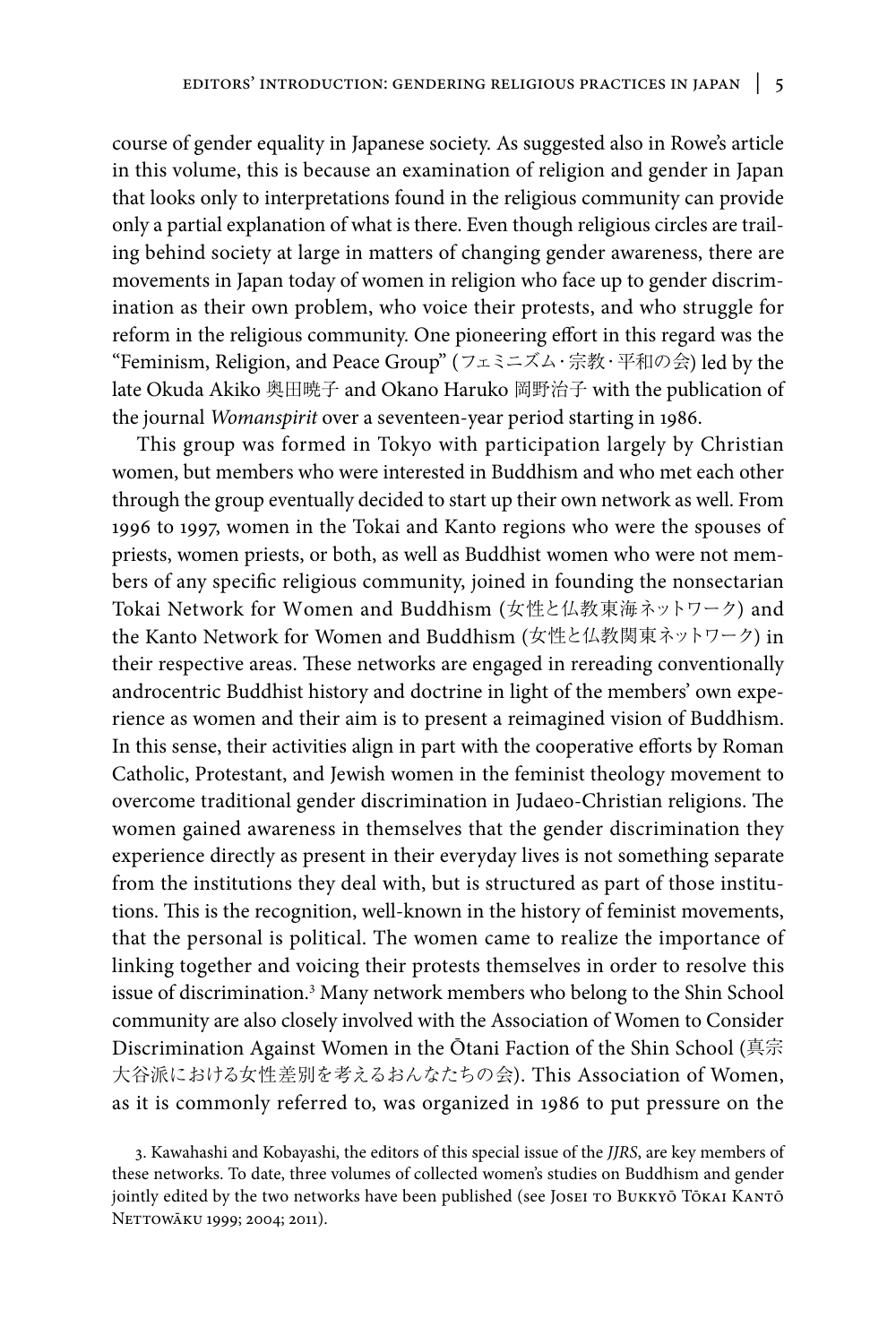executive body of the Shin School to revise gender discriminatory provisions governing their religious community. Now, three decades later, this group has over four hundred members. The Tokai and Kanto networks and this Association of Women do not appoint representatives, directors, or chairs. Their only officers are women who share work as coordinators and advisors on a rotating basis. This is a spontaneous manifestation of the principle of "Nobody represents anybody. Nobody is represented by anybody," that can be found in feminist movements (Nakanishi and Ueno 2003, 107).

It is important to note here that 1986 was also the year when the Feminism, Religion, and Peace Group, noted above, was founded. Looking back at the time of this group's formation, Okuda Akiko wrote that "Feminism had already stopped being an object of derision and ridicule by 1986, but in the world of religion, feminism was still viewed as something novel" (FEMINISM, RELIGION, and Peace Group 2002, 36). The year before that, in 1985, Japan had ratified the Convention on the Elimination of All Forms of Discrimination Against Women and passed the Act on Equal Employment Opportunities for Men and Women. This was also the year of the Japan conference of the United Nations Decade for Women, among other events, making it a landmark year in the history of feminism in Japan. Compared to society at large, however, conditions in Japan's religious circles did not show the kind of improvement that might have been anticipated, as Miki and Kawahashi argue in this special issue.

Men in religion have criticized movements by women seeking gender equality, saying that this manifests a lack of faith by the women. In other words, they take the biased view that feminism and faith are mutually exclusive and essentially irreconcilable. In doing what they are doing, these women are aware that they will not be accepted by the men of the religious community so long as what they affirm is not expressed as "a vision of what religion should properly be" and expressed primarily in terms of faith. It is also the case, however, that if the women were to emphasize the aspect of their own particular religious faith to such an extent that their movement became exclusive in a sectarian sense, then they would end up estranging themselves from the experiences and concerns of women in society at large. In other words, the women are under pressure to limit their movement to matters of their faith, but when limited in that way, they will fail to speak to women of other faiths or no particular faith. This is, in fact, one reason that general or secular feminist movements do not take very much interest in the women's movements in religion.

Another factor that complicates matters for feminist movements in religious circles is the androcentrism that is deeply embedded in the collectivity of scholarship on religion. Much of the Japanese Association for Religious Studies (日本宗教学会) is made up of scholars who also belong to various religious groups and scholars who take particular religious communities as their field of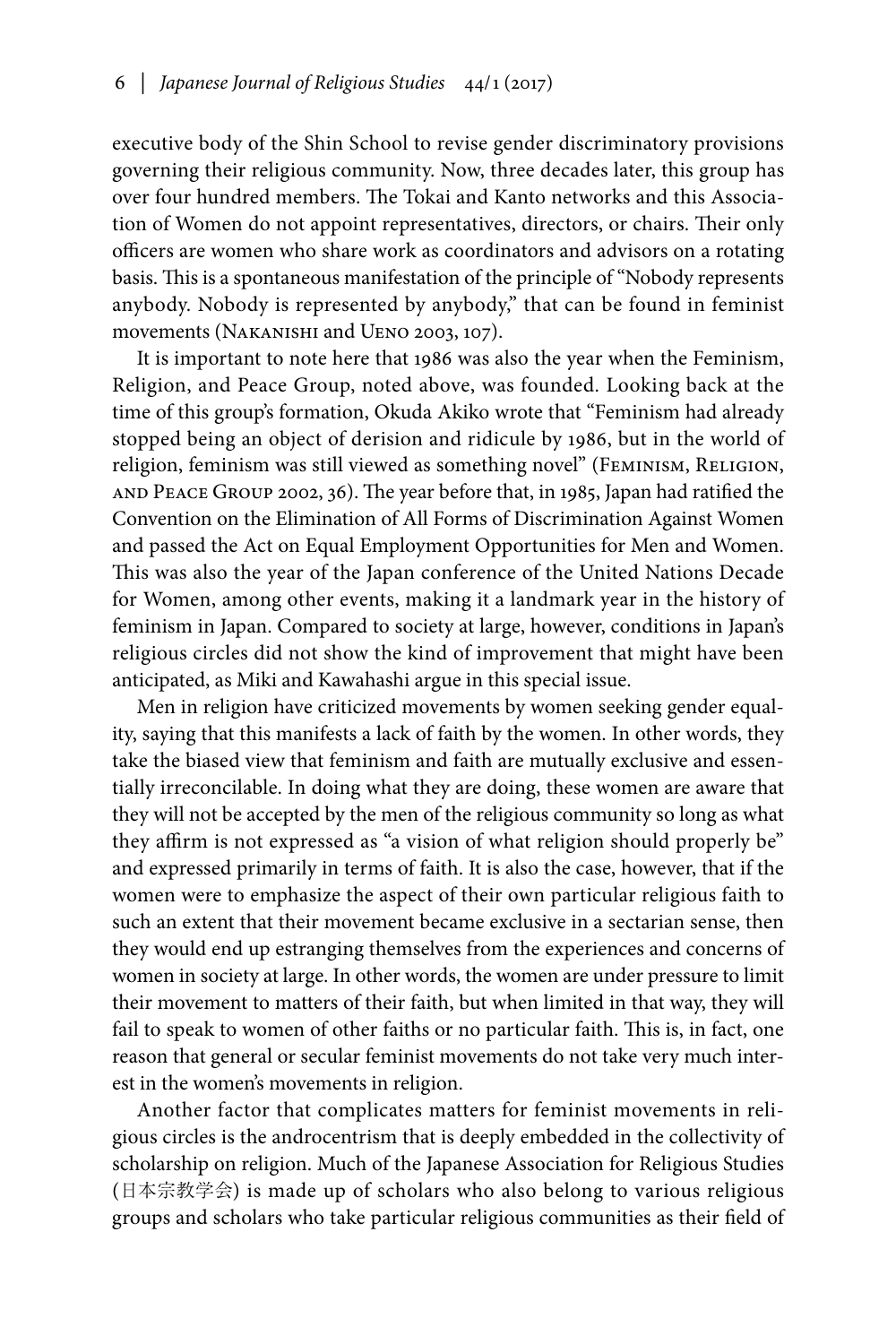study. Many of these scholars tend to disfavor criticism of the religious communities in which they themselves have a stake. Most of them are men, and what they feel the greatest aversion to and wish to avoid above all is anything relating to gender discrimination in the religious community. For example, a certain Buddhist priest who is a sociologist of religion and who has been a managing director of the Japanese Association for Religious Studies, as well as a member of the board of the International Institute for the Study of Religions, wrote as described below in words suffused with archetypal misogyny and the intent to belittle feminism.

#### *Resisting the Backlash*

This man is a renowned sociologist of religion, and has written what could be termed classic feminism bashing in the pages of the *Chugai Nippō* 中外日報, a religious affairs newspaper. What he says is essentially that even though men today have shorter average lifespans than women and therefore clearly lead harder lives, there are entirely too many women in the world espousing feminist views, as though women are the vulnerable ones. In other words, this priest declared in the religion-oriented media that it is men who are truly socially disadvantaged, not women.<sup>4</sup> It is surprising that this priest, though a sociologist, was unaware of how low Japan ranks in gender equality. On the global gender gap index reported by the World Economic Forum, for example, Japan places at the bottom of the seven leading nations, and its ranking slipped even lower from 101st place to 111th in 2016. The fact is that this male scholar—who refused to recognize that women have a disadvantaged position even within the religious community—was not an anomaly, and there were (and are still) many scholars who actually agreed with him. The important point here is that discussion of the issues of women and religion in Japan must not be cut off from their present-day political context. This is one example of how Japan today is being swept by a storm of backlash against gender equality.

Sometime after the year 2000, the sense of crisis over the mounting egregiousness of this backlash came to be recognized as a problem. Miura Mari 三浦まり, a political scientist researching the low position of women in Japan's political circles, finds in her analysis that the backlash reached its height, conversely, after the number of women Diet members increased midway into the year 2000, and Japanese measures for gender equality stalled around that time. The core of the backlash included attacks on women's sexual independence, efforts to enforce stereotypically limited gender roles, abandonment of the Basic Law for a Gender-Equal Society, and amendment of Article 24 of the Constitution

4. See Ōmura (2012). For a penetrating critique of this work by a male reviewer, see Numazaki (2012).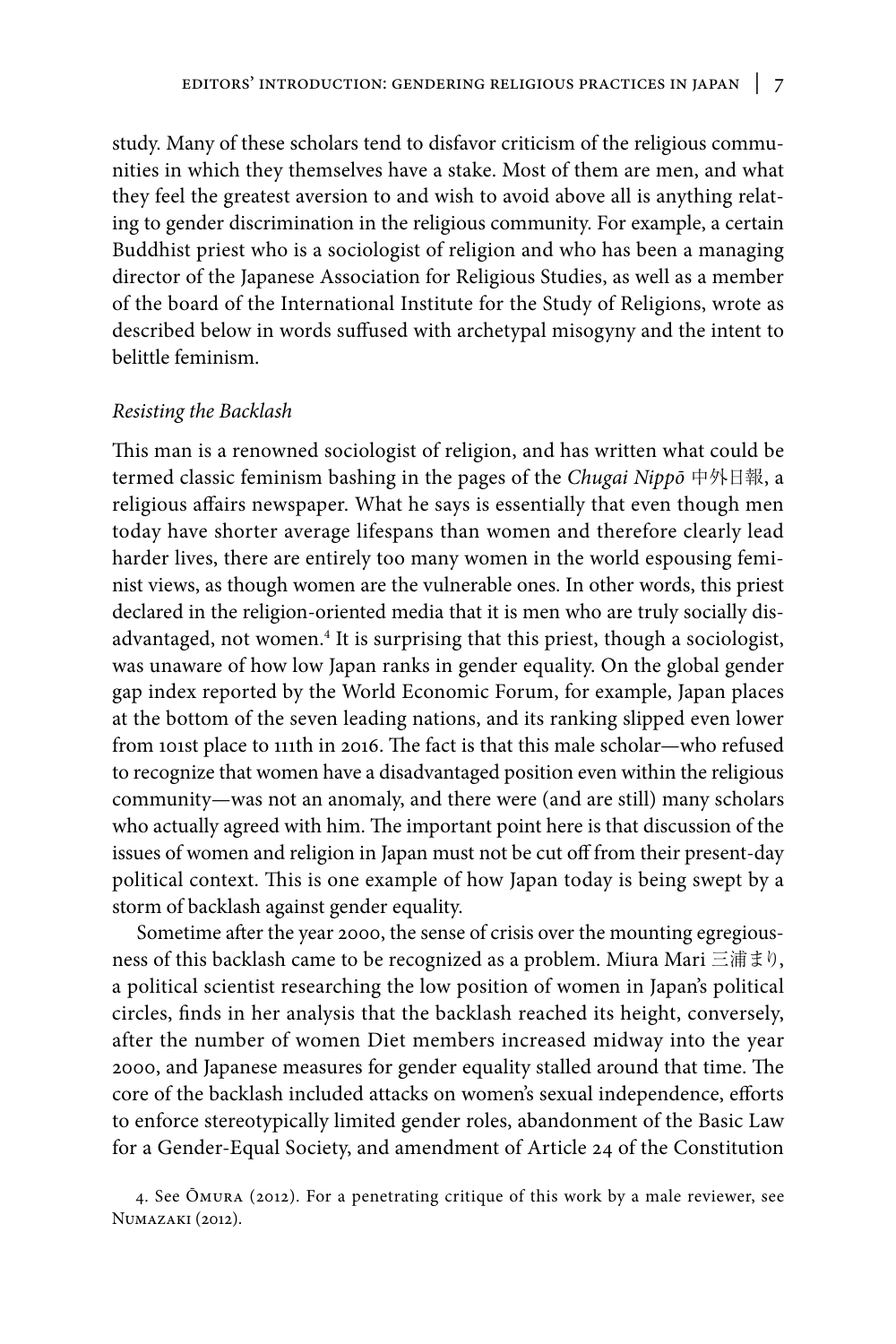(which provides for the essential equality of men and women) with changes for the worse (Miura 2016). As Inose relates in this special issue, among the bodies that advocated these kinds of things were the Japan Conference (日本会議), the Shinto Association of Spiritual Leadership (神道政治連盟), and the Unification Church (統一教会) (see also Kawahashi 2016b). The article by Komatsu in this special issue also indicates how the assault on feminism gave many women in Japan the feeling that they were under siege.

Members of the media, public administrators, educators, and other people in similar positions disseminated distorted views of gender equality and feminist principles in a trend that provoked a backlash against "feminism" in various different sectors of Japanese society. The Women's Studies Association of Japan (日本女性学会) responded to this movement by issuing a statement in 2005 to affirm very clearly that:

Activities to pull the teeth of the Basic Law for a Gender-Equal Society (to degrade its content), to blacklist books on gender matters, and other such activities constitute violations of academic freedom and a betrayal of the wisdom that people have accumulated both internationally and domestically. The English translation of *danjo kyōdo sankaku* (男女共同参画) [literally "joint participation by men and women"] is "gender equality," which suggests how impossible it is to speak and think about equality between the sexes without employing the concept of gender. The presence of the concept of gender has already become an international norm, and if a decision is somehow made to stop using this concept in Japan, then not only will Japan become unable to make any meaningful academic communication to the world, but this country will no doubt become an object of scorn and derision.

> (Women's Studies Association of Japan, Gender Studies Group, ed., 2005)

The androcentrism of scholarly associations for religious studies in Japan has already been observed in detail by Kawahashi, Komatsu, and Kuroki. Their main point is about the associations' rejection of proposals that a system of quotas for raising gender diversity matters in the associations be adopted. Another point they make is that the homosocial structure of the associations has been a barrier to women, making it difficult for younger women scholars, in particular, to obtain full-time positions (KAWAHASHI, KOMATSU, and KUROKI 2013). Kawahashi has also written about the existence of a double standard, seen in the tendency of some male religion scholars in Japan to act as though they recognize and support Japanese women scholars and gender research when those men are at the AAR, the IAHR, and other such international conferences, but then do not necessarily offer that same recognition when they are in Japan (Kawahashi 2014). This kind of gender sensibility in scholarly associations stands in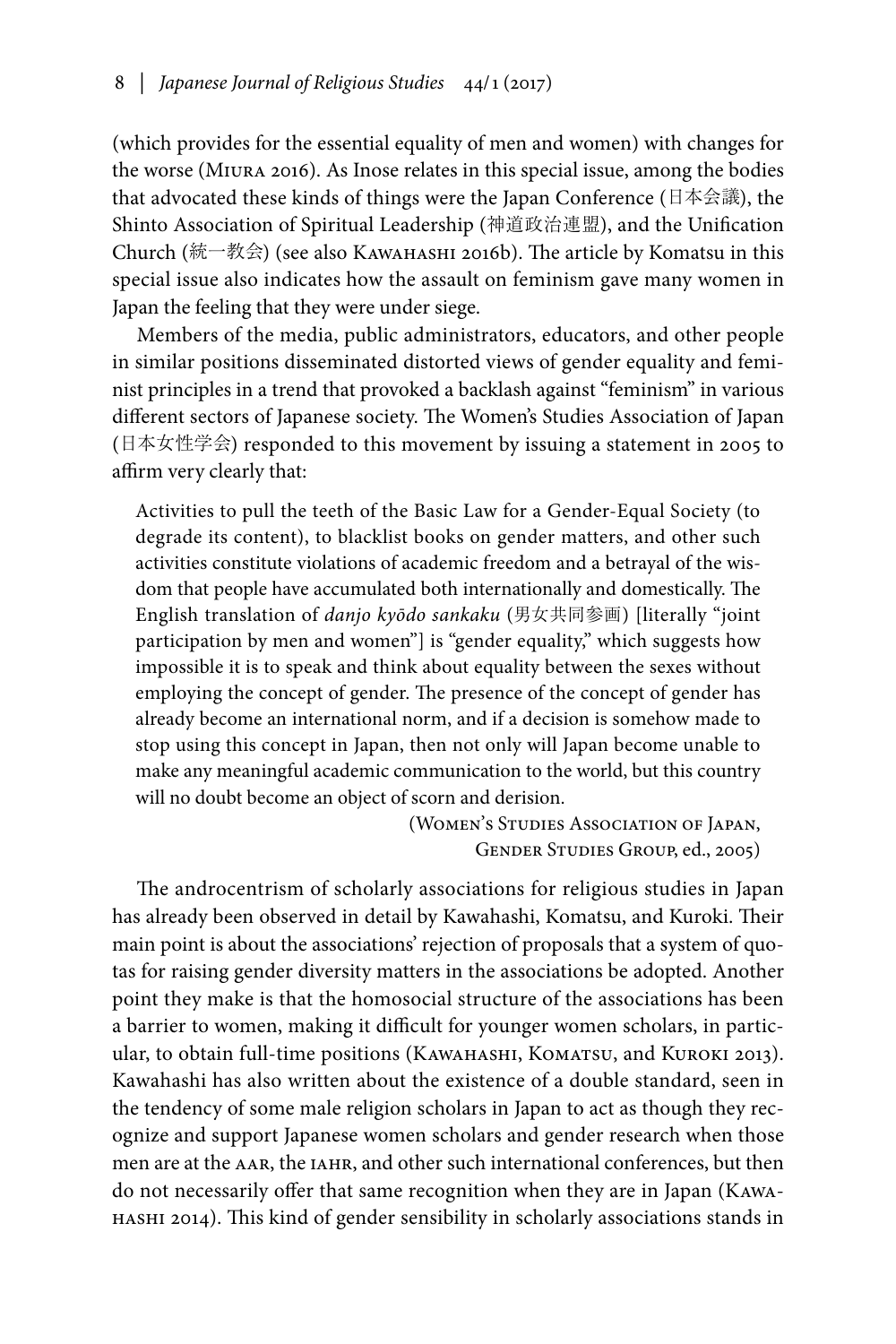stark contrast to what we find in the aar. This is because the aar already has a fully established Committee on the Status of Women that organizes workshops to support women who are members of sexual, ethnic, and racial minorities, and runs projects that provide women scholars with assistance on work-life balance and employment, among other such activities.<sup>5</sup>

In addition to this gender inequality that presently exists in Japanese society at large as well as in academic circles related to religious studies, there are the unfortunate phenomena of anti-feminist movements gaining prominence in various parts of the world. Considering these circumstances, we can only affirm that criticism from gender perspectives is now even more valid, and more necessary, than it was before. It was fourteen years ago that the *JJRS* published a special edition on "Feminism and Religion in Contemporary Japan" with Kawahashi and Kuroki as guest editors (*JJRS*, vol. 30/3–4, 2003). The present special issue, however, gives even greater emphasis to critical examination of the structure of religious communities and the consciousness of people in religion as contextualization of the religious subjecthood of Japanese women. The reason is that this time, the editors feel a sense of crisis over the way that religion is being swallowed up by the patriarchal institutions of present-day Japan. In this issue, therefore, Rowe observes perceptively that women Buddhists are being denied participation in speech by popular Buddhists, and criticizes this exclusion. It is time for this kind of "gender-critical turn" to become more widely adopted in the study of Japanese religion.<sup>6</sup>

5. One noteworthy advance that was made recently in the Japanese Association for Religious Studies is the decision to take part in the Japan Liaison Committee for Promoting Gender Equality in Social Science and Humanities Societies (人文社会科学系諸学会男女共同参画連絡会), a federation formed across a variety of humanities fields. Association representatives have been appointed to participate in the liaison activities. Women make up only 14 percent of scholars and researchers in Japan, which is the lowest level to be found in economically developed countries, and the Liaison Committee was created to improve the situation. At the time this decision to take part was made, the president of the Japanese Association for Religious Studies was Inoue Nobutaka 井上順孝, and we are deeply grateful to him for his cooperation.

6. This expression was coined by King (2004, 2). Scholars of Buddhist studies in Europe and America have produced quality research that incorporates gender perspectives; see, for example, STARLING (2013) and HEIDEGGER (2010). For work by younger scholars in Japan, see for example Yokoi (2016). The barc Research Center for Buddhist Cultures in Asia (アジア仏教文化研究 センター) at Ryukoku University has, thanks to the understanding of enlightened male scholars of Buddhism at that center, held numerous events such as workshops on the eight practices of courtesy for nuns (hakkyō hō 八敬法), to which women priests were invited, and specialized symposiums on Buddhism and gender, and so on. Kawahashi and Rowe have both presented their work at such occasions. There is also the International Ladies Association of Buddhism (ILAB 国際 仏教婦人会), which was founded by a group of women Buddhists that is based in the Kōdō Kyōdan 孝道教団, a religious community in the lineage of the Tendai School. ILAB activities include lecture meetings to which it has invited women political leaders from other countries and screenings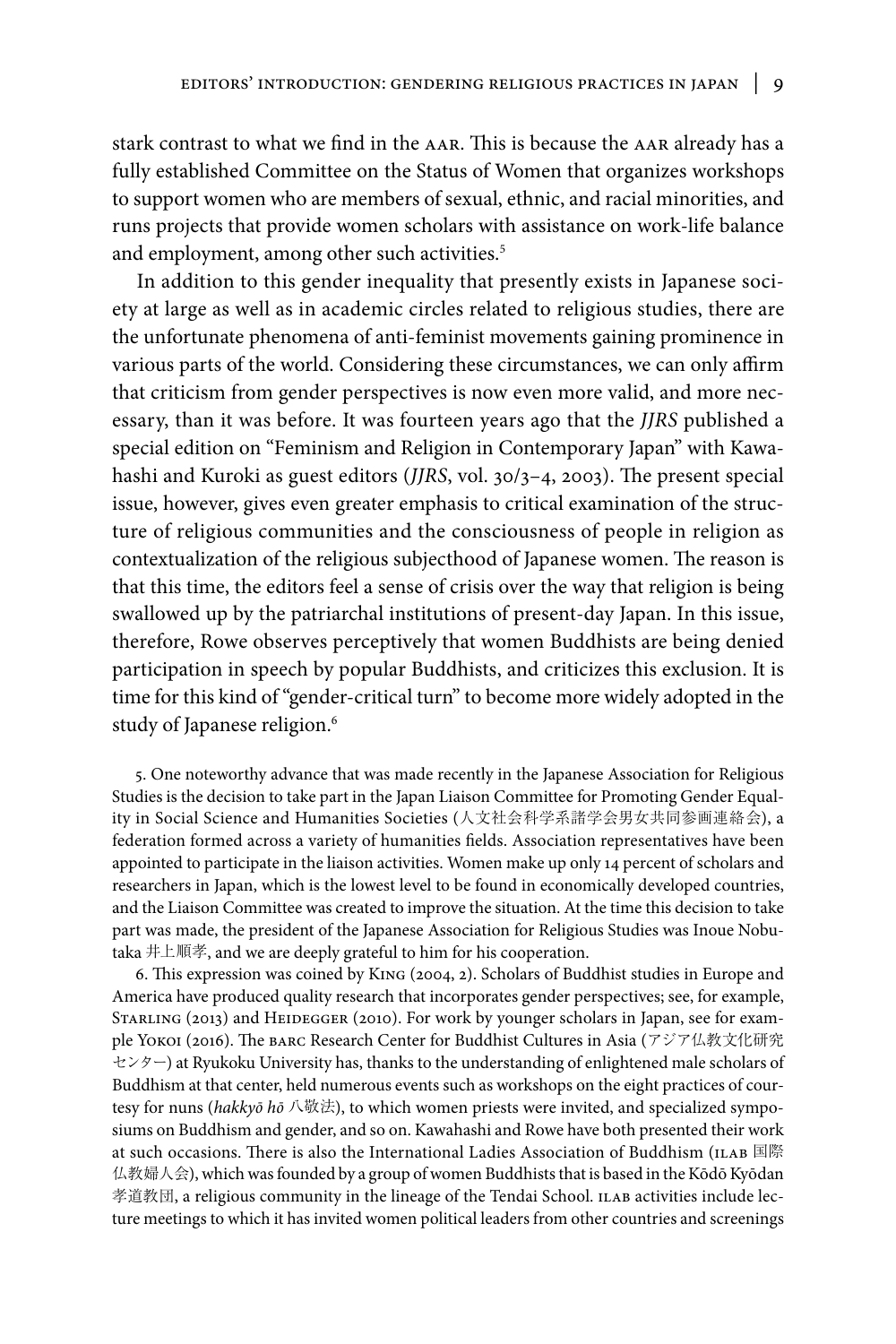## *In Conclusion*

After the Great East Japan earthquake, religionists had many opportunities to become involved in memorials for the dead and pastoral care for the survivors of the tragedy. Studies of these matters also became prevalent. As a result, scholars of religion and religionists in Japan, primarily men, have been appearing in the media in the role of public intellectuals, and there has been a growing tendency to discuss the contributions that religionists make in society and the role of religion as a public good. We find these discourses to be lacking in gender perspectives as well as in criticism of the gender discrimination found in religious circles in Japan, and we want to make the point that discussion of the public good and the public character of religion should also explicitly acknowledge the exclusion and oppression that have characterized the religious community's treatment of its vulnerable members (Kawahashi 2016a). The positions and perspectives of scholars of Japanese religion are being questioned more than ever before. We will close by observing emphatically that when scholars discuss Japanese religion and women, they will be called on to self-reflexively address the questions of where they are speaking from, who they are speaking to, and for what purpose they are speaking, as well as of how they are being read, by whom, and where. 7

[Translated by Richard Peterson]

#### references

Ambros, Barbara

2015 *Women in Japanese Religions.* New York and London: NYU Press.

BODEN, Alison L.

2007 *Women's Rights and Religious Practice*. Basingstoke: Palgrave Macmillan.

Dolce, Lucia, ed.

2012 *Japanese Religions.* Volume III. London: Sage Publications.

Feminism, Religion, and Peace Group フェミニズム・宗教・平和の会 2002 *Womanspirit*, no. 34.

Heidegger, Simone

2010 Shin Buddhism and gender: The discourse on gender discrimination and

of *Nani o osoreru: Feminizumu o ikita onna tachi* (何を怖れる―フェミニズムを生きた女たち), a film about the pioneers of the Japanese feminist movement directed by Matsui Hisako in 2014. A book based on this film has also been published (Matsui 2014). For theoretical works addressing gender issues in various religious cultures around the world, see Tanaka and Kawahashi eds. (2007) and Каwанаsнi and Komarsu (2016).

7. Regarding this self-reflexive questioning by the scholar, Shimoda's critical review (2016) of Shimazono's text on contemporary Buddhism and ethics suggests numerous possibilities.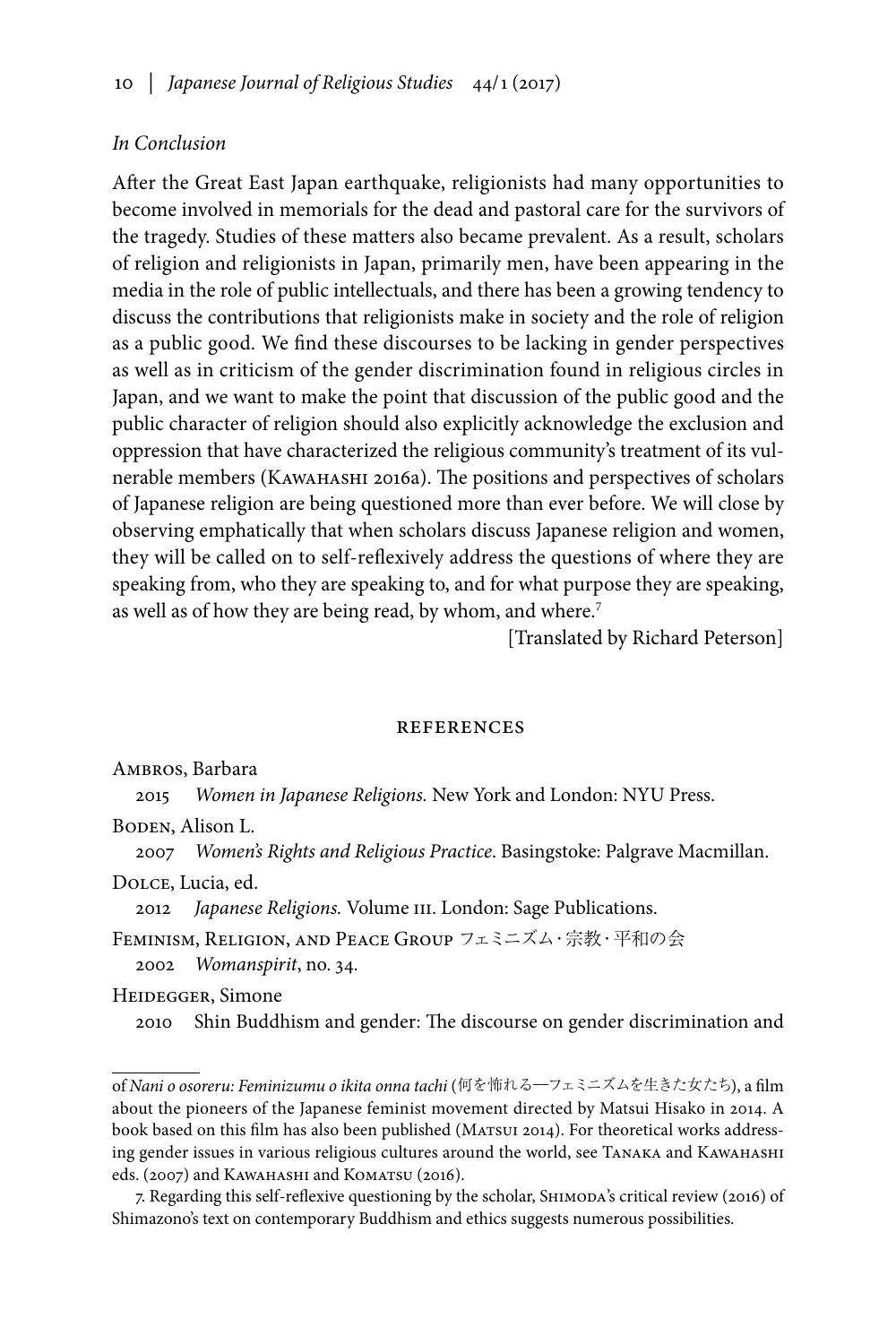related reforms. In *The Social Dimension of Shin Buddhism*, ed. Ugo Dessì, 165–208*.* Leiden and Boston: Brill.

JOSEI TO BUKKYŌ TŌKAI KANTŌ NETTOWĀKU 女性と仏教 東海·関東ネットワーク, ed.

- 1999 *Bukkyō to jendā: Onna tachi no nyoze gamon* 仏教とジェンダー―女たちの 如是我聞. Osaka: Toki Shobō.
- 2004 *Jendā ikōru na Bukkyō o mezashite: Zoku onna tachi no nyoze gamon*ジェンダー イコールな仏教をめざして―続・女たちの如是我聞. Osaka: Toki Shobō.
- 2011 *Shin Bukkyō to jendā: Josei tachi no chōsen* 新・仏教とジェンダー―女性たち の挑戦. Tokyo: Nashinokisha.

Joy, Morny

- 2008 Women's rights in the context of religion. *Swedish Yearbook of the History of Religions* (April): 181–200.
- 2013 Women's rights and religions: A contemporary review. *Journal of Feminist Studies in Religion* 29: 52–68.

Kawahashi, Noriko

- 2005 Folk religion and its contemporary issues. In *A Companion to the Anthropology of Japan*, ed. Jennifer Robertson, 452–66*.* Malden, MA: Blackwell Publishing.
- 2014 A voice from troubled Japan. *Journal of Feminist Studies in Religion* 30: 153–54.
- 2016a When it comes to gender equality, religion in Japan lags behind. *Sightings*, 7 January: https://divinity.uchicago.edu/sightings/when-it-comes-gender -equality-religion-japan-lags-behind-0 (accessed 14 February 2017).
- 2016b Shinto. In *The Wiley Blackwell Encyclopedia of Gender and Sexuality Studies*, vol. v., Nancy A. Naples et al., eds., 2239–41. Malden, MA: Wiley Blackwell.
- 2016c Book review: Barbara Ambros, *Women in Japanese Religions. Reading Religions* (22 May): http://readingreligion.org/books/women-japanese -religions (accessed 14 February 2017).
- 2017 Embodied divinity and the gift: The case of Okinawan *kaminchu*. In *Women, Religion, and the Gift*, ed. Morny Joy, 87–102. Zurich: Springer.
- KAWAHASHI Noriko 川橋範子 and KOMATSU Kayoko 小松加代子, eds.
	- 2016 *Shūkyō to jendā no poritikusu: Feminisuto jinruigaku no manazashi* 宗教と ジェンダーのポリティクス―フェミニスト人類学のまなざし. Kyoto: Shōwadō.

KAWAHASHI Noriko, KOMATSU Kayoko, and KUROKI Masako

2013 Gendering religious studies: Reconstructing religion and gender studies in Japan. In *Gender, Religion and Education in a Chaotic Postmodern World*, Zehavit Gross, Lynn Davies, and Al-Khansaa Diab, eds., 111–23. New York: Springer.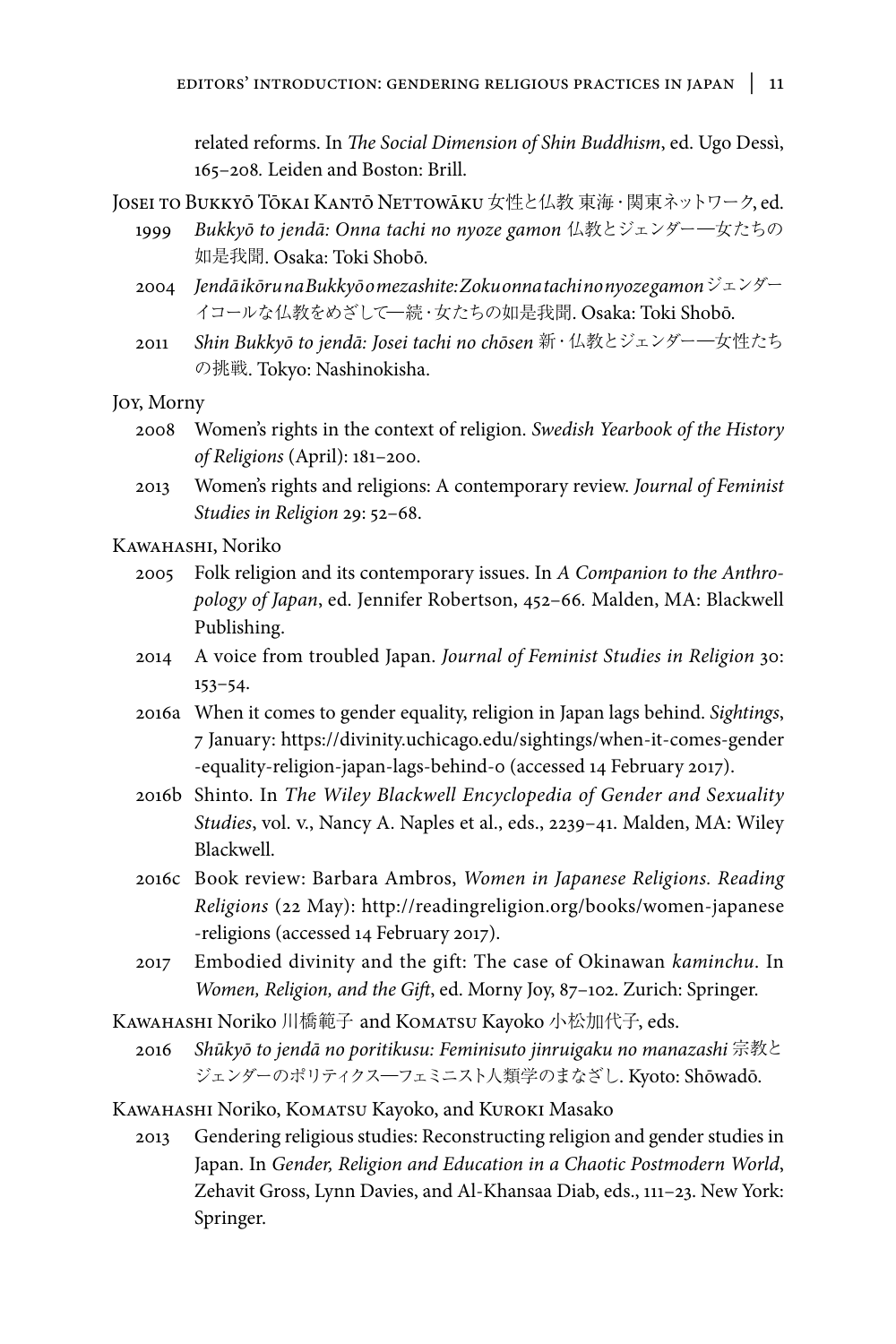#### Kawahashi Noriko and Kuroki Masako, eds.

2003 Special issue: "Feminism and Religion in Contemporary Japan." *Japanese Journal of Religious Studies* 30: 207–16. dx.doi.org/10.18874/jjrs.30.3-4.2003.207-216

#### Kim, Sujung

- 2016 Book review: Barbara R. Ambros, *Women in Japanese Religions. Japanese Journal of Religious Studies* 43: 384–86.
- King, Ursula
	- 2004 General introduction. In *Gender, Religion and Diversity: Cross-Cultural Perspectives,* Ursula King and Tina Beattie, eds., 1–10. London: Continuum.
	- 2005 Gender and religion: An overview. In *Encyclopedia of Religion, Volume 5*, ed. Lindsay Jones, 3296–3310. New York: Macmillan Reference USA.

#### Matsui Hisako 松井久子, ed.

- 2014 *Nani o osoreru: Feminizumu o ikita onna tachi* 何を怖れる―フェミニズムを 生きた女たち. Tokyo: Iwanami Shoten.
- Miura Mari 三浦まり, ed.
	- 2016 *Nihon no josei giin: Dō sureba fueru no ka* 日本の女性議員―どうすれば 増えるのか. Tokyo: Asahi Shimbun Publications.
- Murayama, Yumi
	- 2016 Book review: Barbara R. Ambros, *Women in Japanese Religions. Journal of Gender Studies* 25: 614–15. doi.org/10.1080/09589236.2016.1216779

Nakanishi Shōji 中西正司 and Ueno Chizuko 上野千鶴子

2003 *Tōjisha shuken* 当事者主権. Tokyo: Iwanami Shinsho.

#### Narayan Uma ナーラーヤン ウマ

- 1997 *Dislocating Cultures: Identities, Traditions, and Third World Feminism*. New York: Routledge.
- 2010 *Bunka o ten'i saseru* 文化を転位させる. Shiobara Yoshikazu 塩原良和, trans. supervision (Japanese-language version of Narayan 1997). Tokyo: Hosei University Press.

#### Numazaki Ichirō 沼崎一郎

2012 "Yo o suteru" otoko tachi wa "otokorashii"? (sono 1) 『世を捨てる』男たちは 『男らしい』?(その1). *We*, no. 177.

### Ōmura Eishō 大村英昭

2012 Jisatsu: Toku ni dansei no mondai to shite 自殺―特に男性の問題として. *Chūgai Nippō* 中外日報, 3 January.

#### SCHRIMPF, Monika, and Mira SONNTAG

2015 Introduction: Gender issues in modern and contemporary religions in Japan. *Journal of Religion in Japan* 4: 95–104. doi.org/10.1163/22118349-00402011